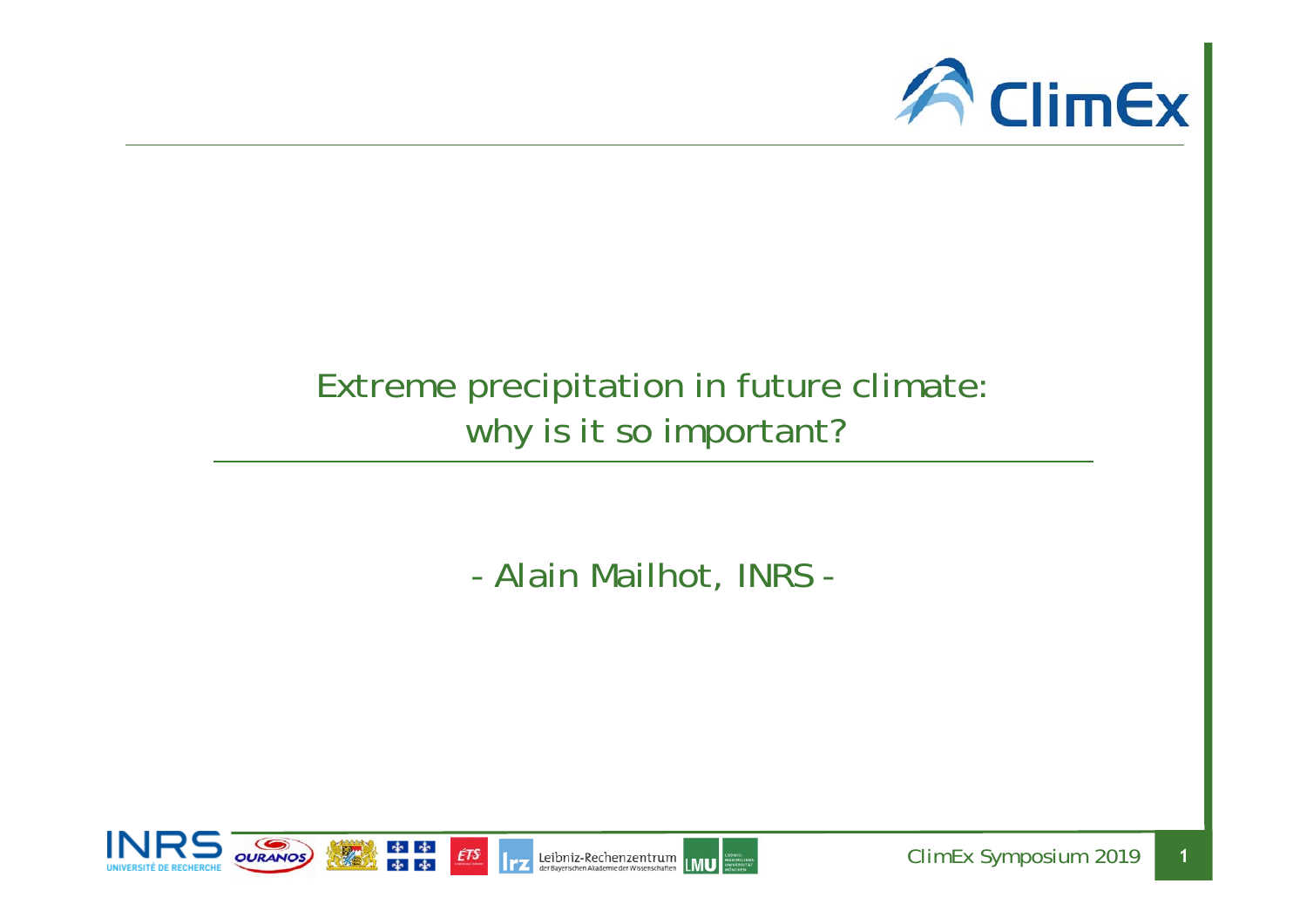## • Extreme precipitation essential for the design of infrastructures such as dams, sewer systems, culverts

Why are we interested in extremes?

 $\bullet$  Extreme hazards may have huge socio-economic impacts

\* \*<br>\* \*







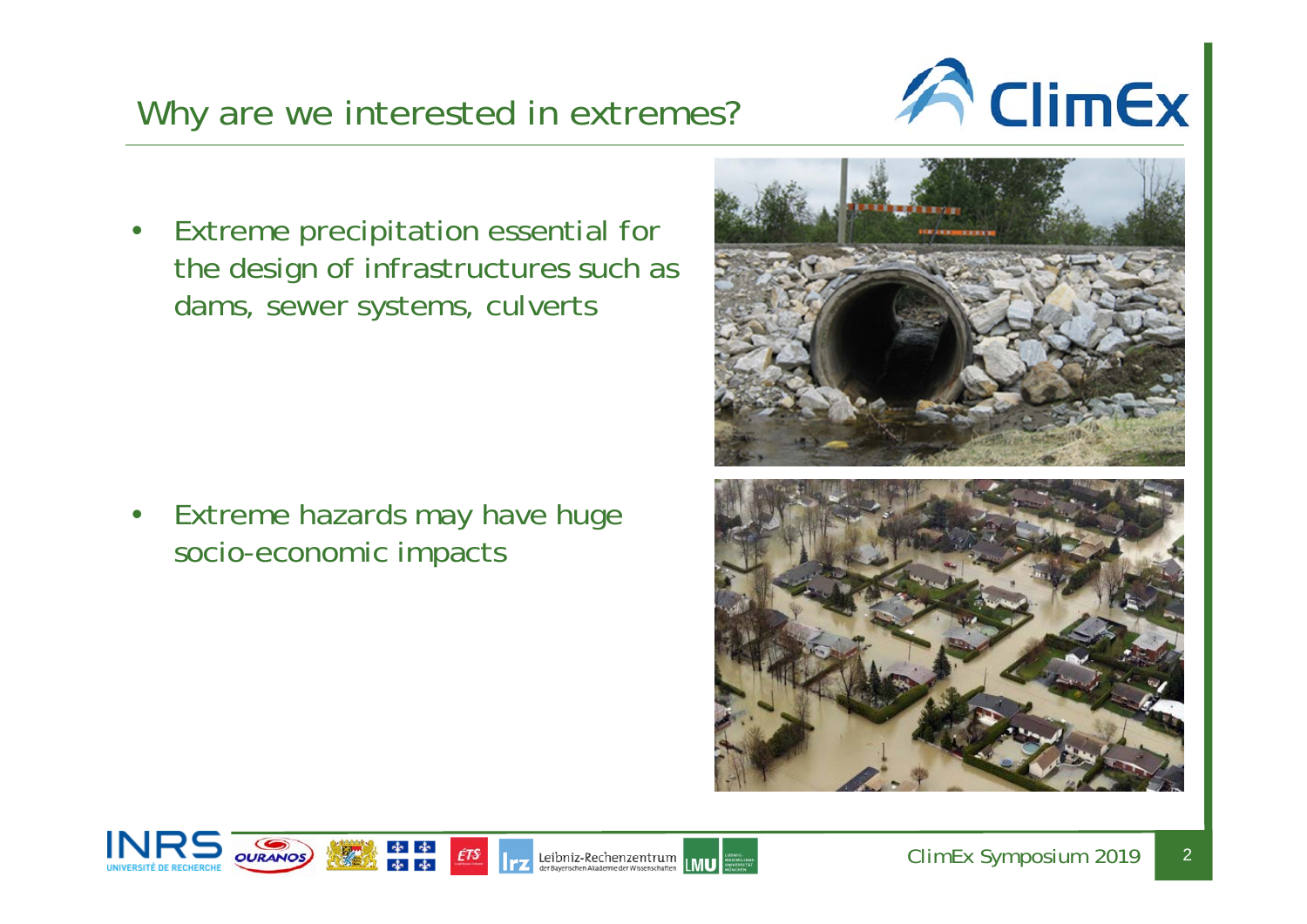Why is it so important to assess how climate **A** ClimEx change will impact extreme precipitation?



Variable climatique

**FUTURE ≠ PAST Critical thresholdOur societies were developed in order to be More intense and adapted and resilient to frequent extreme events past variability NOWPASTFUTURE**

Leibniz-Rechenzentrum



**OURANOS** 

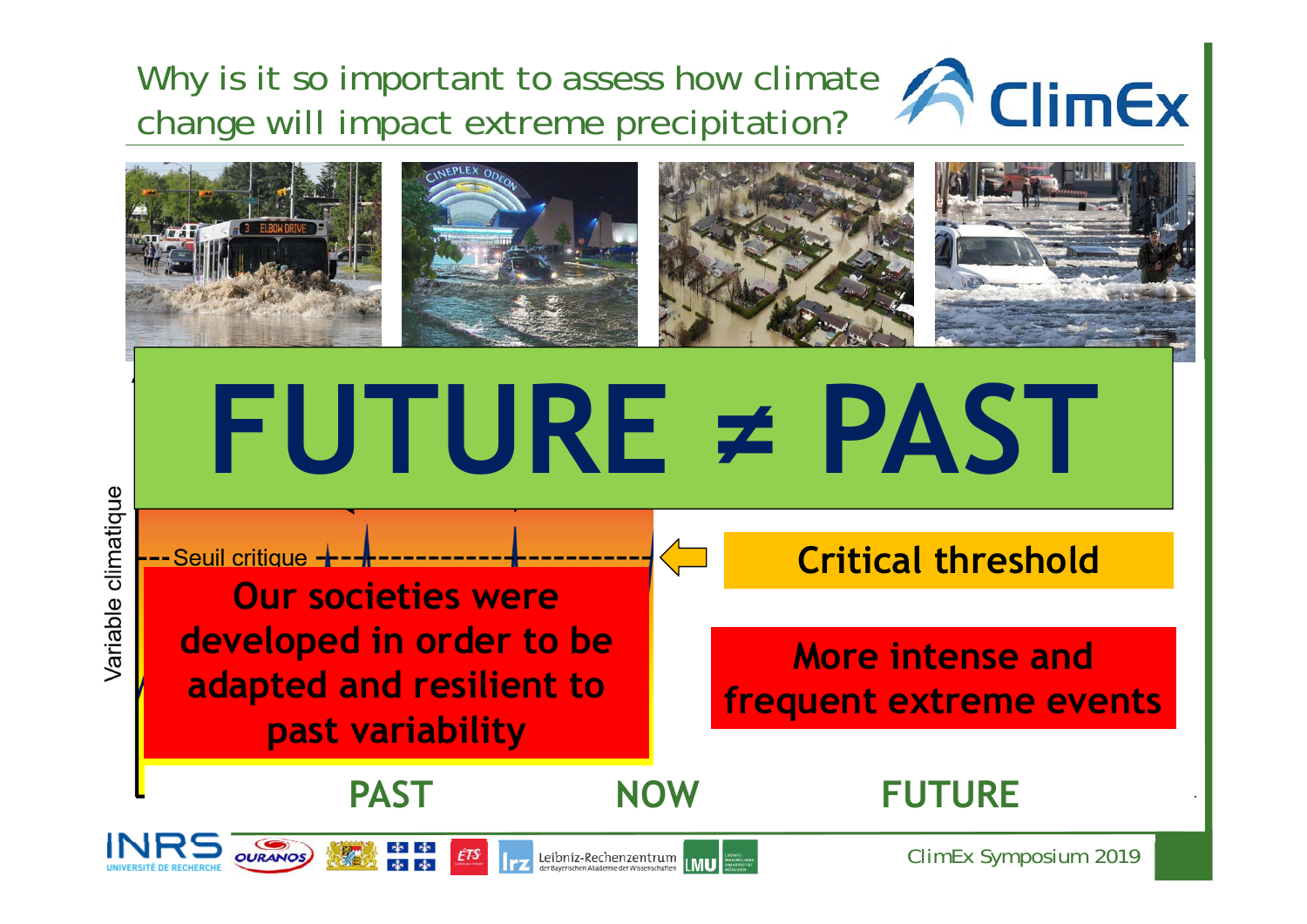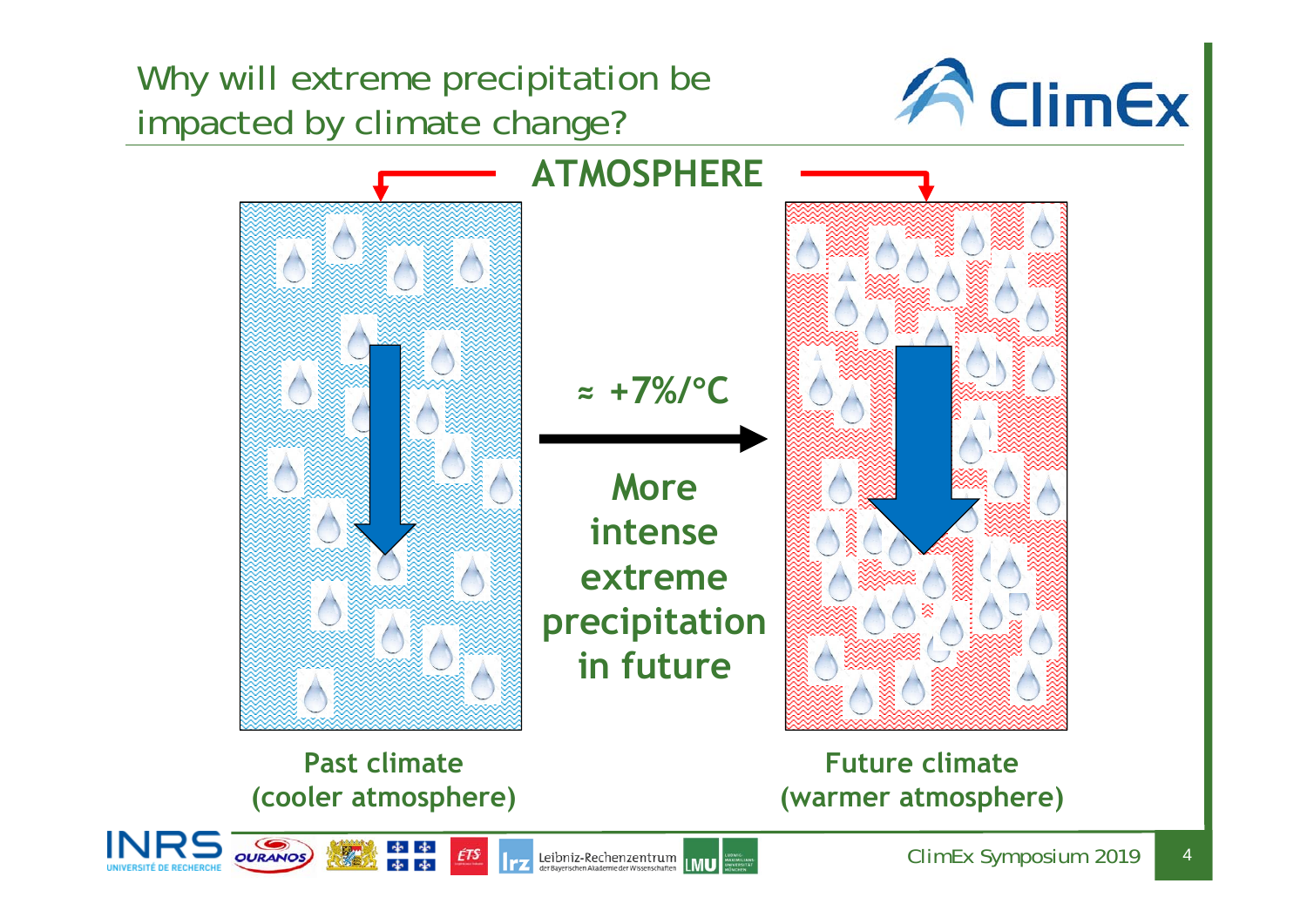## How could extreme precipitation change in Munich?









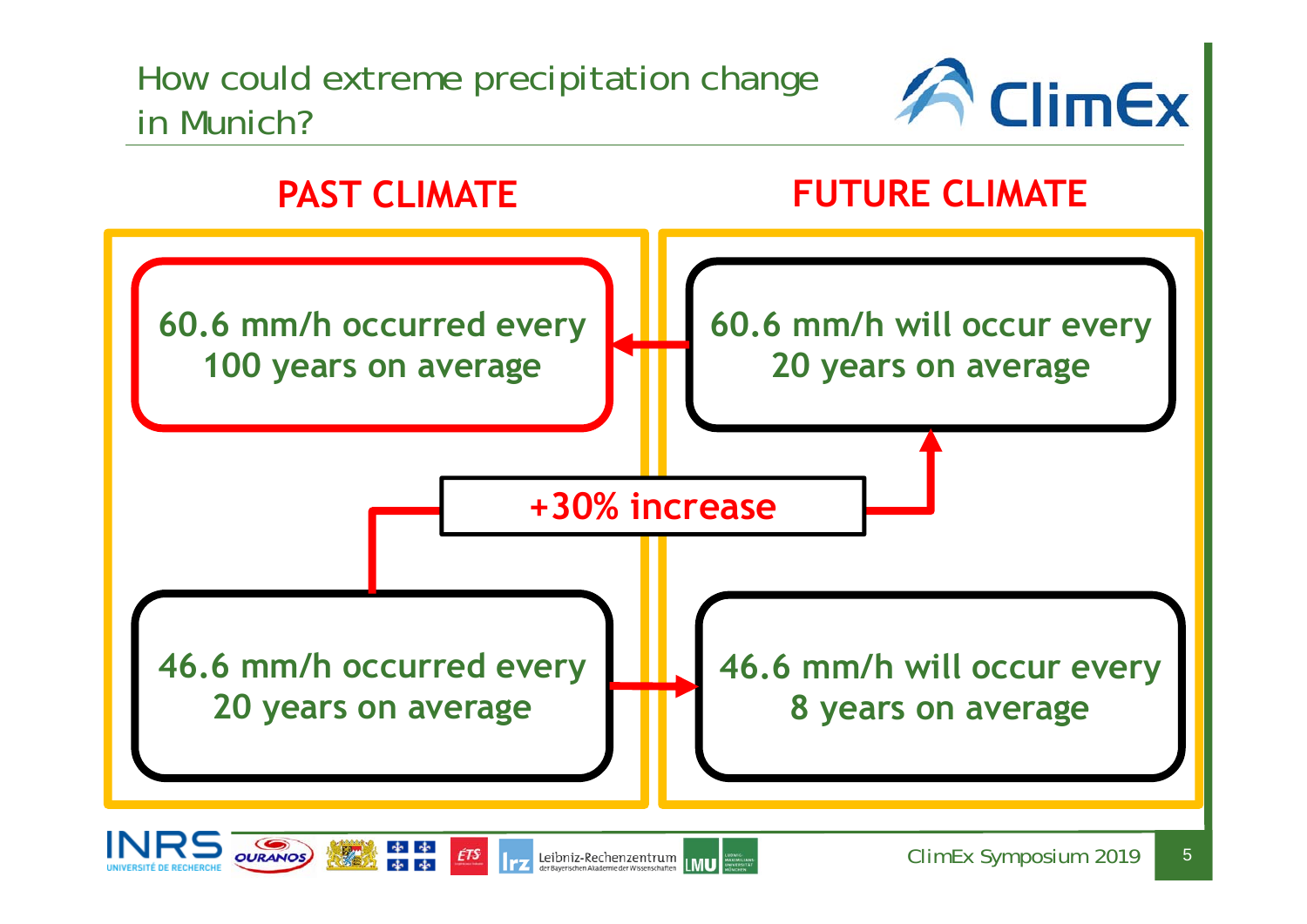What do these changes mean exactly?



What is the probability to exceed the 46.6 mm/h critical threshold over a 20-year period?



Leibniz-Rechenzentrum